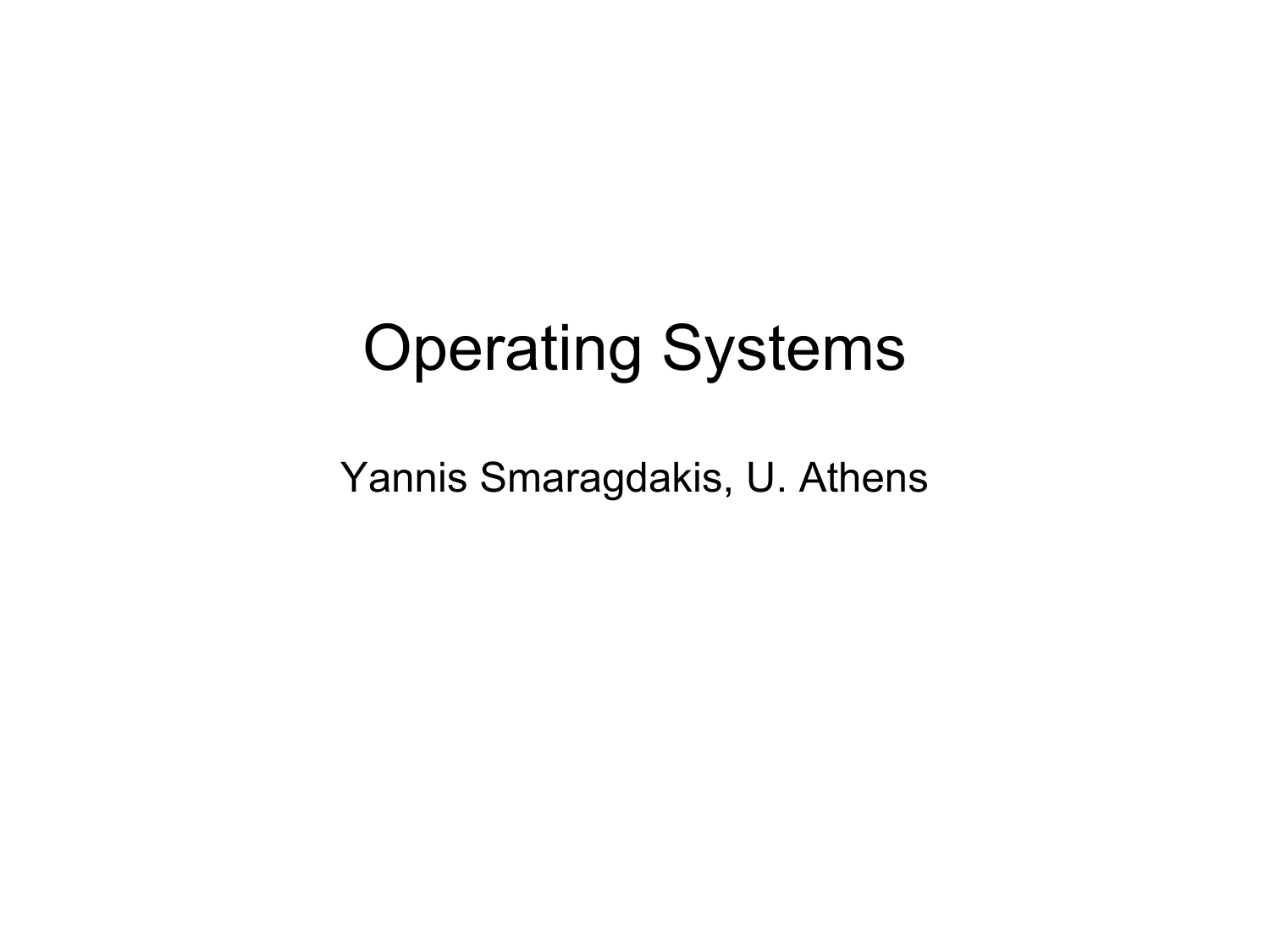# What Does an OS Do?

- Makes sure that programs can share resources
	- CPU
	- memory
	- persistent storage
- Best form of sharing: virtual private resource
	- every program thinks it has its own copy of the resource
	- does this happen with CPU? Memory? Disk? How?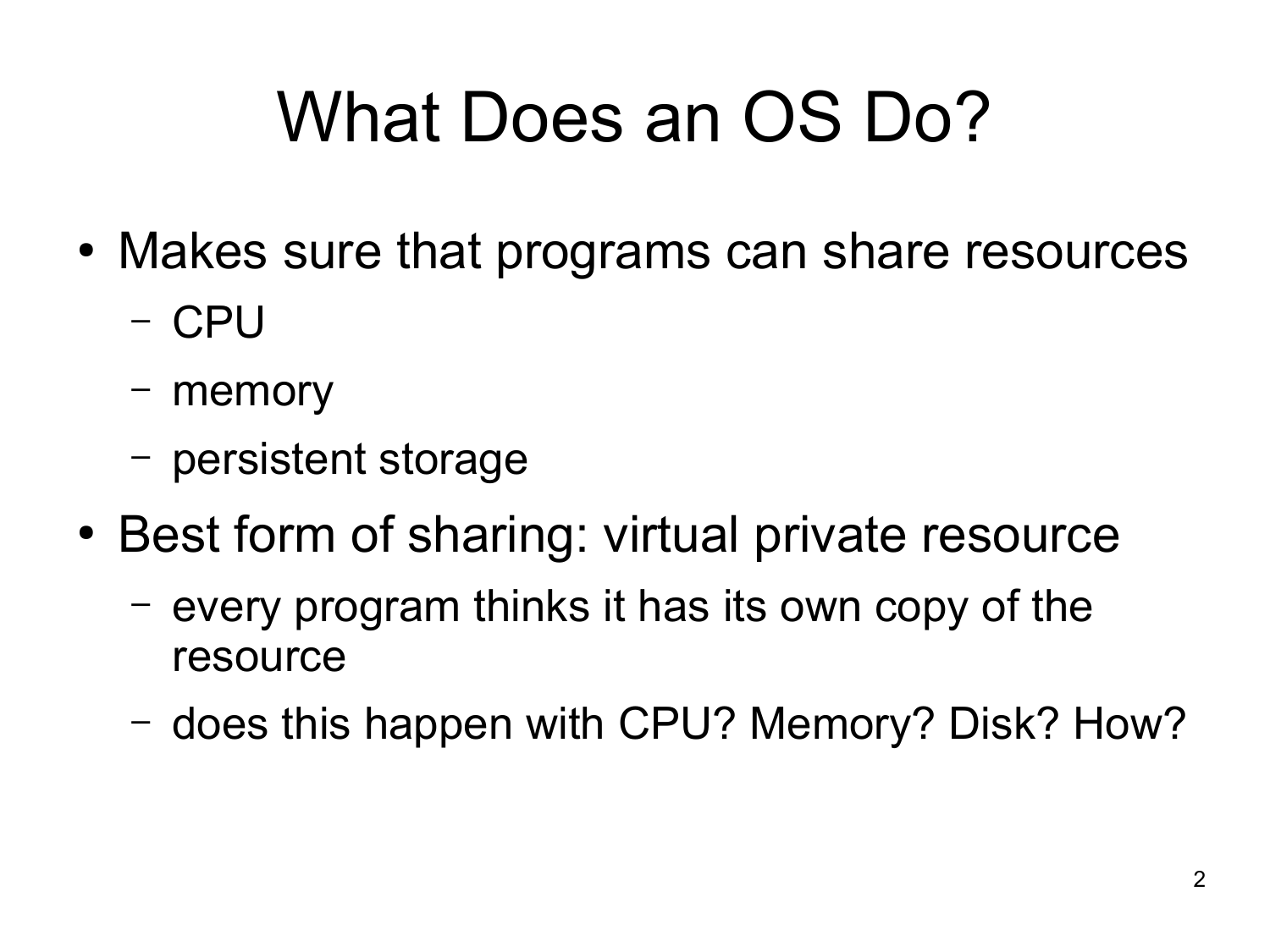### Demo: CPU

```
1 #include <stdio.h>
1 #include <stdio.h>
2 #include <stdlib.h>
2 #include <stdlib.h>
3 #include <sys/time.h>
3 #include <sys/time.h>
4 #include <assert.h>
4 #include <assert.h>
5 #include "common.h"
5 #include "common.h"
6
6
7 int
7 int
8 main(int argc, char *argv[])
8 main(int argc, char *argv[])
9 {
9 {
10 if (argc != 2) {
10 if (argc != 2) {
11 fprintf(stderr, "usage: cpu <string>\n");
11 fprintf(stderr, "usage: cpu <string>\n");
12 exit(1);
12 exit(1);
13 }
13 }
14 char *str = argv[1];
15 while (1) {
15 while (1) {
16 Spin(1); // Repeatedly checks the time until 1 sec elapsed
16 Spin(1); // Repeatedly checks the time until 1 sec elapsed
17 printf("%s\n", str);
17 printf("%s\n", str);
18 }
18 }
19 return 0;
19 return 0;
20 }
20 }
```
#### **Simple Example(cpu.c): Code That Loops and Prints**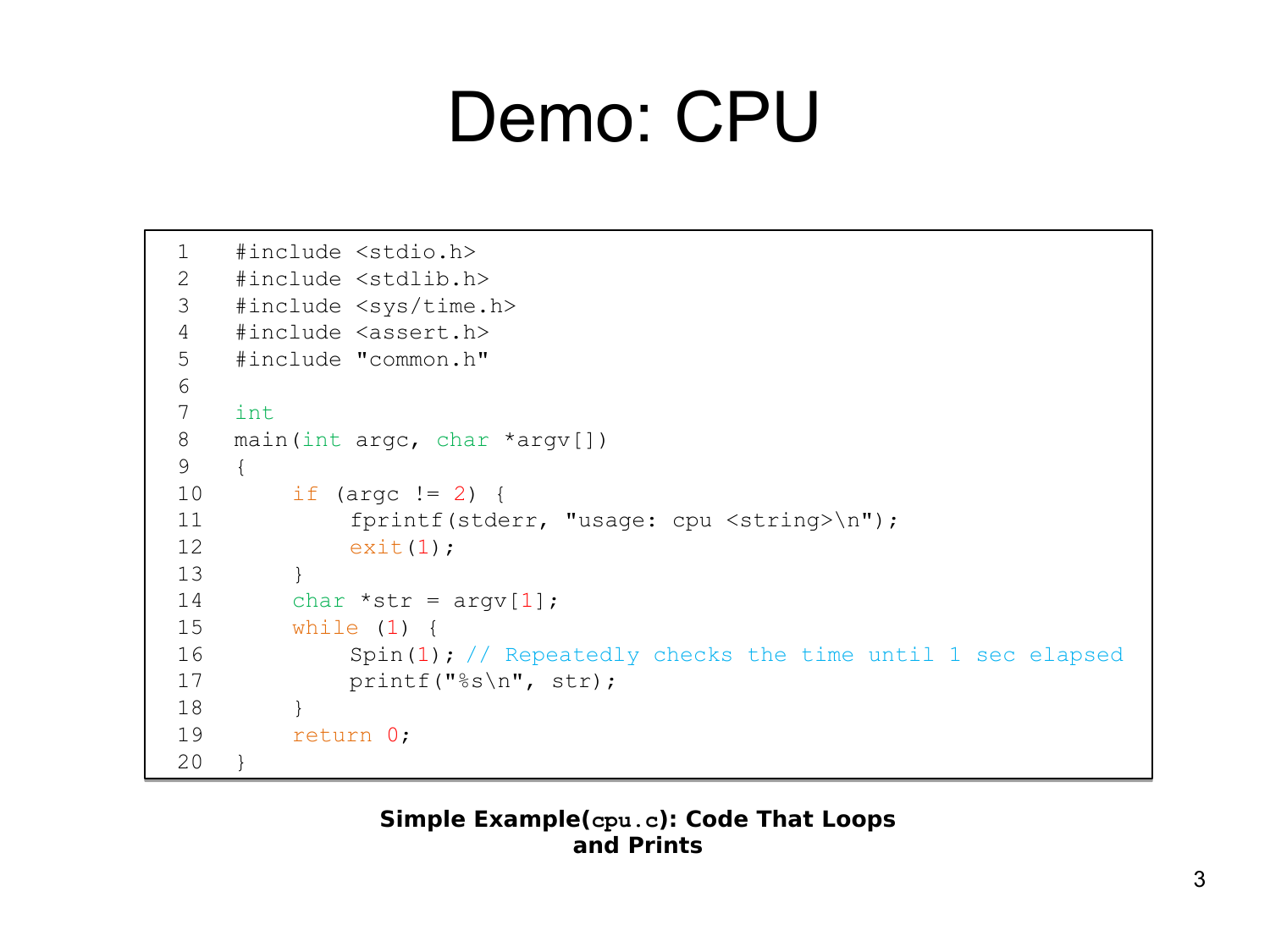### Result

```
prompt> gcc -o cpu cpu.c -Wall
prompt> gcc -o cpu cpu.c -Wall
prompt> ./cpu "A"
prompt> ./cpu "A"
A
A
A
A
A
A
\hat{C}prompt>
prompt>
```
### **Run forever; Only by pressing "Control-c" can we halt the program**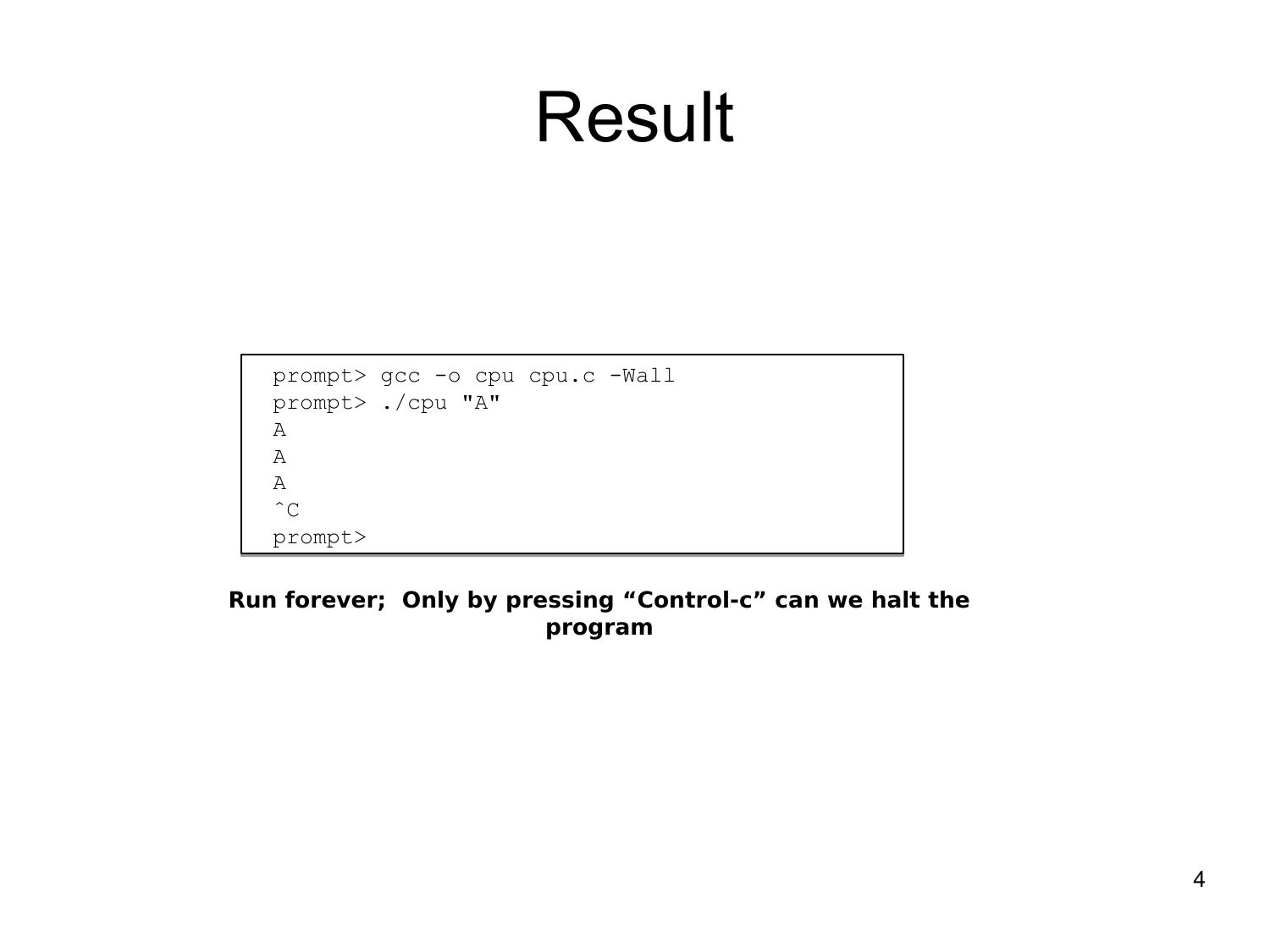| [1]<br>[2]<br>[3]<br>[4] 7356<br>Α<br>B<br>$\mathbb D$<br>$\mathsf C$<br>Α<br>B | prompt> ./cpu A & ; ./cpu B & ; ./cpu C & ; ./cpu D &<br>7353<br>7354<br>7355 |  |  |  |  |  |  |
|---------------------------------------------------------------------------------|-------------------------------------------------------------------------------|--|--|--|--|--|--|
| $\mathbb D$                                                                     |                                                                               |  |  |  |  |  |  |
| $\mathsf C$                                                                     |                                                                               |  |  |  |  |  |  |
| Α                                                                               |                                                                               |  |  |  |  |  |  |
| $\mathsf{C}$                                                                    |                                                                               |  |  |  |  |  |  |
| B                                                                               |                                                                               |  |  |  |  |  |  |
| $\mathbb D$                                                                     |                                                                               |  |  |  |  |  |  |
|                                                                                 |                                                                               |  |  |  |  |  |  |

### **Even though we have only one processor, all four Even though we have only one processor, all four of programs seem to be running at the same time! of programs seem to be running at the same time!**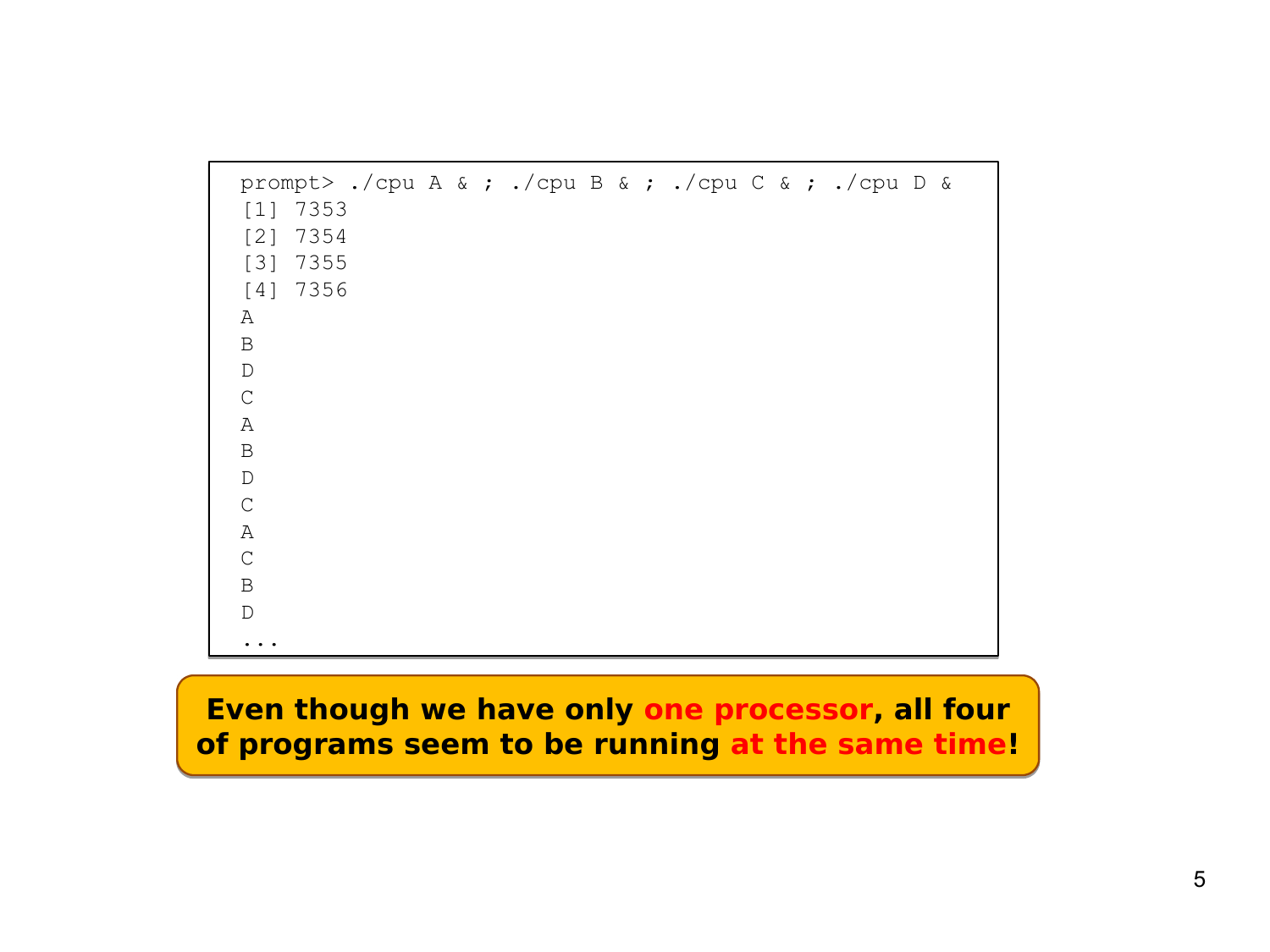### Demo: Memory

```
1 #include <unistd.h>
1 #include <unistd.h>
2 #include <stdio.h>
2 #include <stdio.h>
3 #include <stdlib.h>
3 #include <stdlib.h>
4 #include "common.h"
4 #include "common.h"
5
5
6 int
6 int
7 main(int argc, char *argv[])
7 main(int argc, char *argv[])
8 {
8 {
9 int *p = malloc(sizeof(int)); // a1: allocate some memory
9 int *p = malloc(sizeof(int)); // a1: allocate some memory
10 assert(p != NULL);
10 assert(p != NULL);
11 printf("(\text{\textdegree} d) address of p: \text{\textdegree} 08x\text{\textdegree} n",
12 compress of memory (unsigned) p); // a2: print out address of memory
13 *p = 0; // a3: put zero into the first slot of the memory
13 *p = 0; // a3: put zero into the first slot of the memory
14 while (1) {
14 while (1) {
15 Spin(1);
15 Spin(1);
16 *_{p} = *_{p} + 1;17 printf("(%d) p: %d\n", getpid(), *p); // a4
17 printf("(%d) p: %d\n", getpid(), *p); // a4
18 }
18 }
19 return 0;
19 return 0;
20 }
20 }
```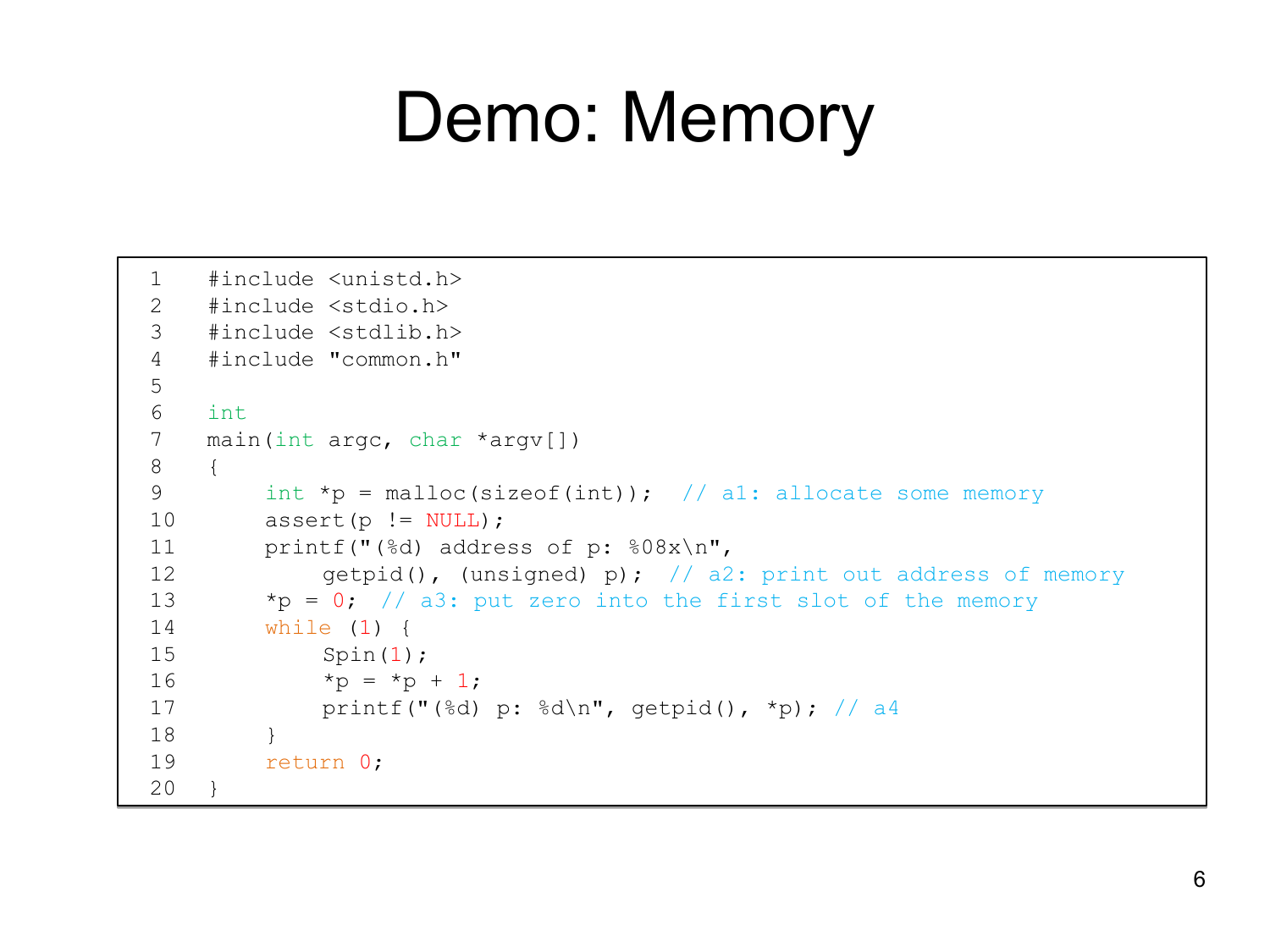### Result

```
prompt> ./mem &; ./mem &
prompt> ./mem &; ./mem &
[1] 24113
[1] 24113
[2] 24114
[2] 24114
(24113) memory address of p: 00200000
(24113) memory address of p: 00200000
(24114) memory address of p: 00200000
(24114) memory address of p: 00200000
(24113) p: 1
(24113) p: 1
(24114) p: 1
(24114) p: 1
(24114) p: 2
(24114) p: 2
(24113) p: 2
(24113) p: 2
(24113) p: 3
(24113) p: 3
(24114) p: 3
(24114) p: 3
...
...
```
• Each program has its own copy of memory!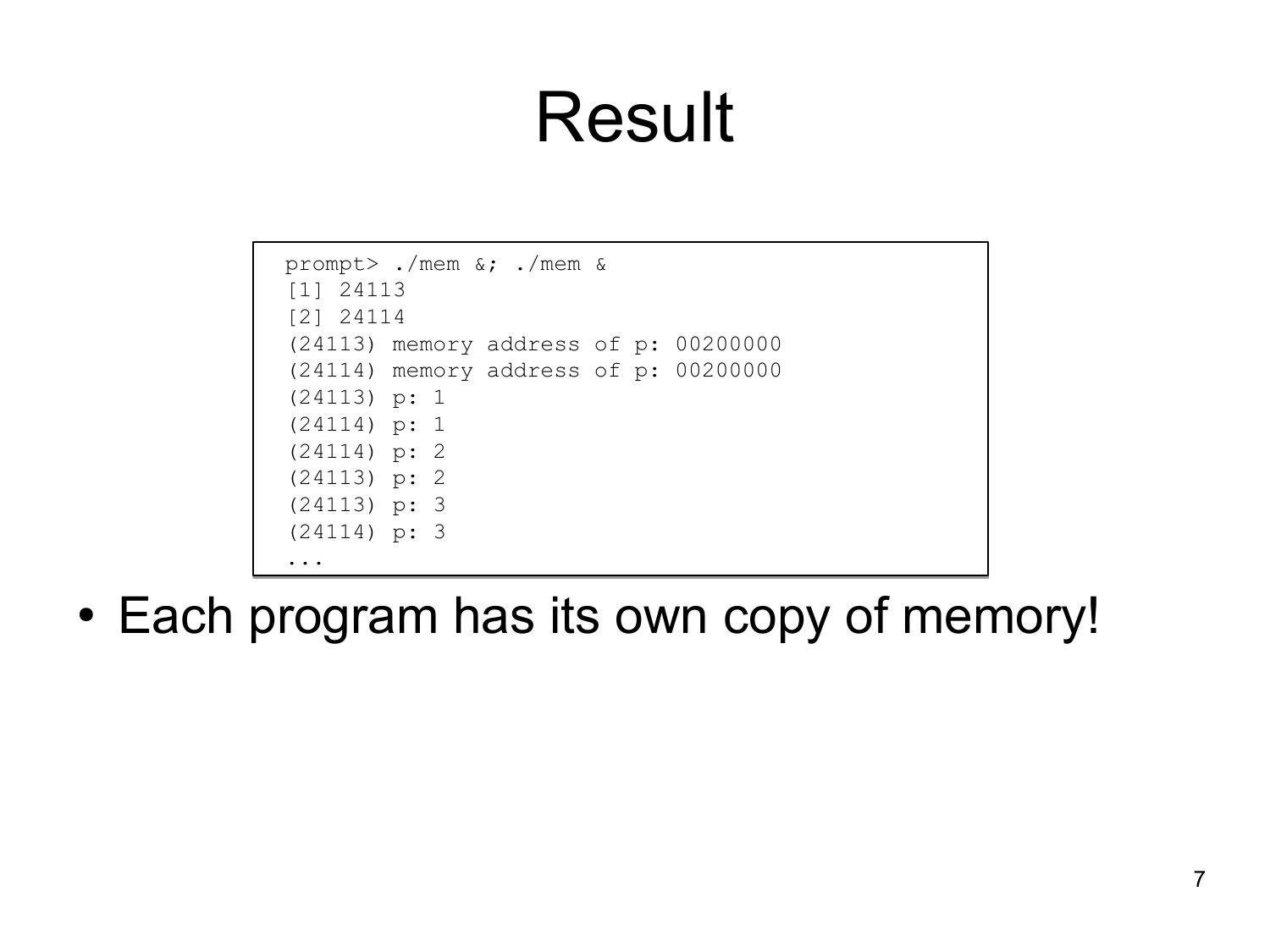## Coordination

- Virtualizing hides other programs
- But sharing is inevitable, often desirable
- An OS also needs to provide mechanisms for coordination
- Main coordination need: **concurrent** actions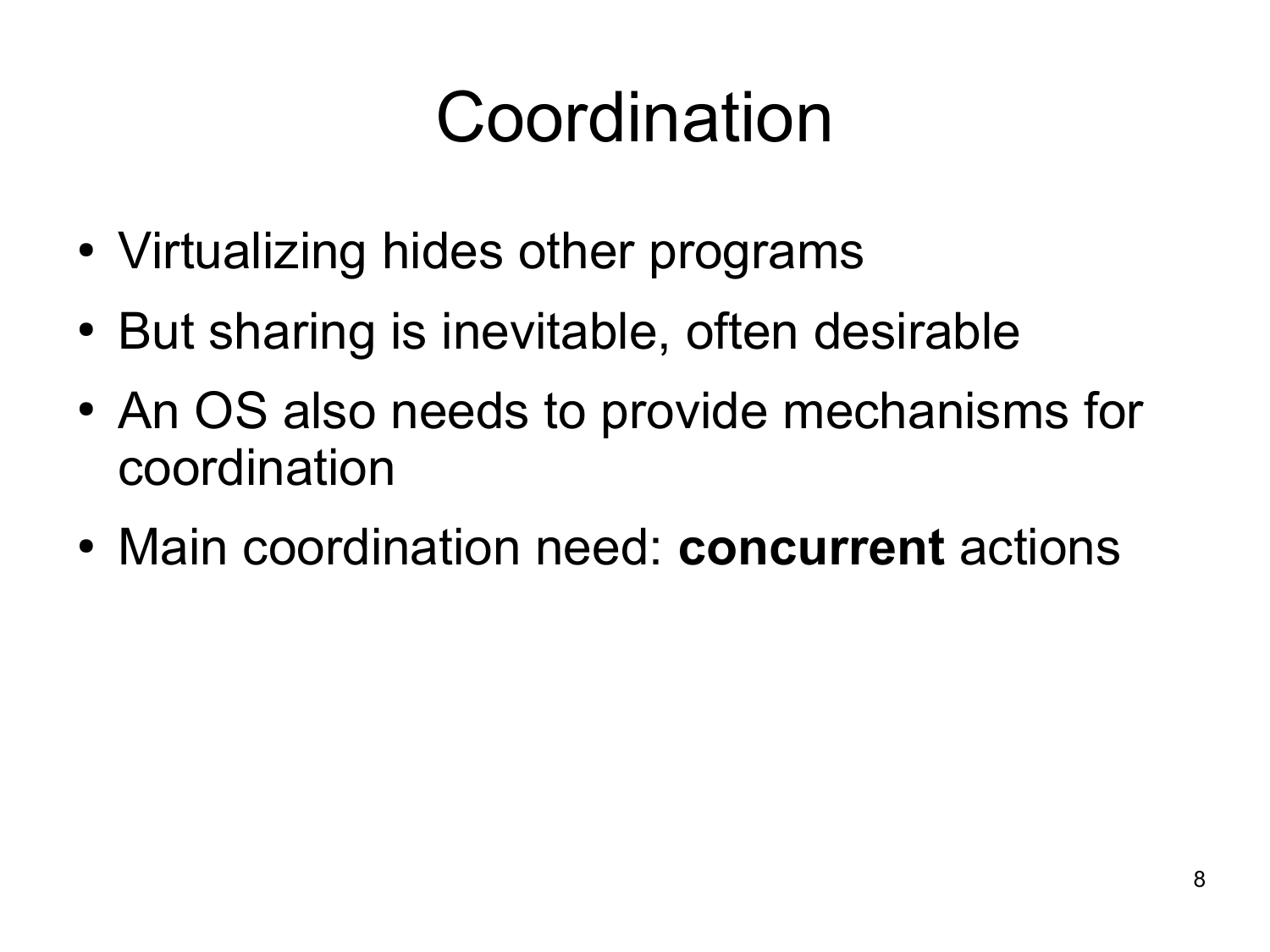### Persistence

- Data need to be stored persistently
	- i.e., not be lost without power
- What models of persistence can you think of?
- We'll look into file systems
	- data structures, handling crashes, speed for specific operations, etc.